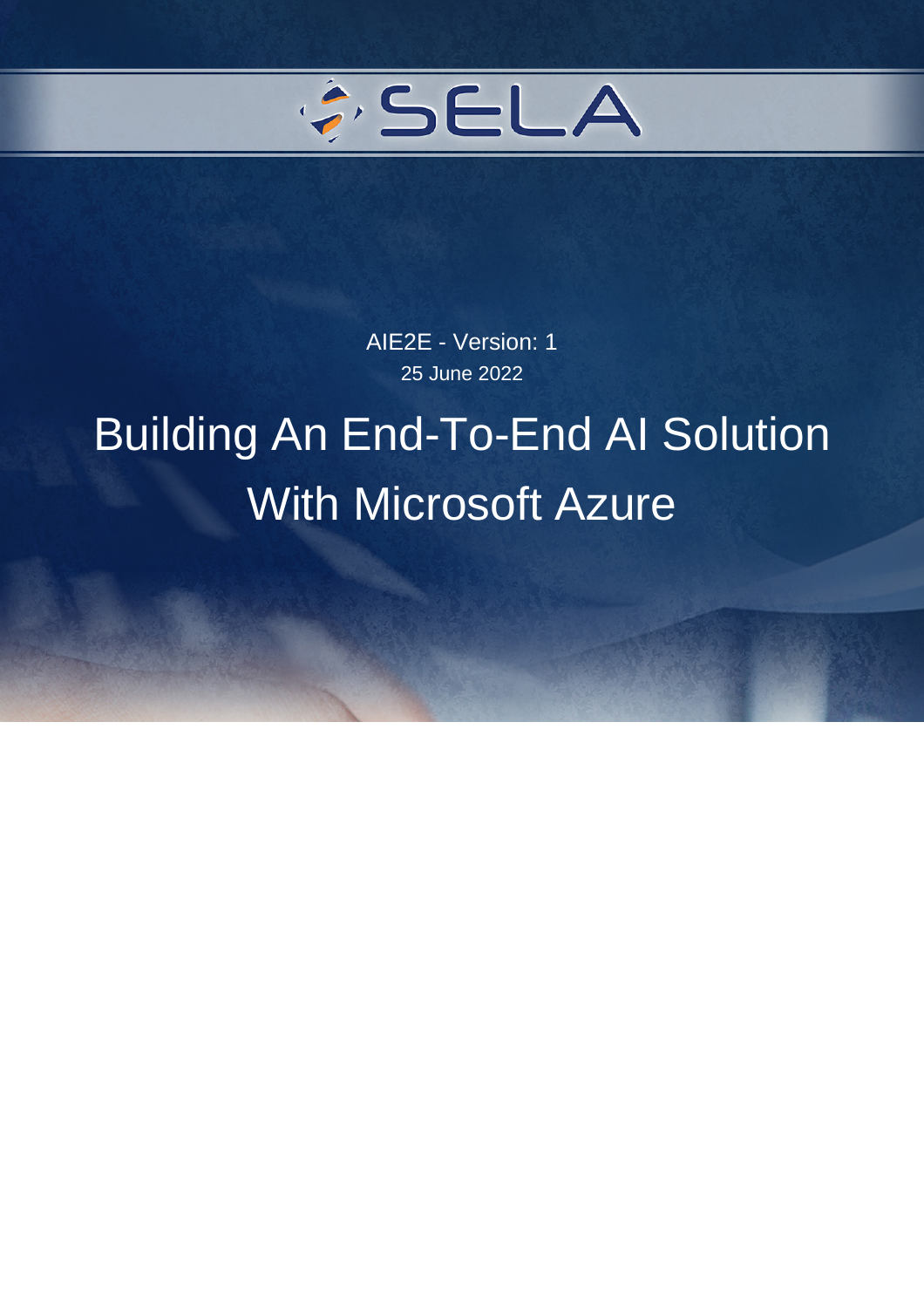

# Building An End-To-End AI Solution With Microsoft Azure

AIE2E - Version: 1

# **1** days Course

#### Description: Ĩ

You are the leader of a group of climate scientists who are concerned about the dwindling polar-bear population in the Arctic. As such, your team has placed hundreds of motion-activated cameras at strategic locations throughout the region. Rather than manually examine each photograph to determine whether it contains a polar bear, you have been challenged to devise an automated system that processes data from these cameras in real time and displays an alert on a map when a polar bear is photographed. You need a solution that uses artificial intelligence (AI) to determine whether a photo contains a polar bear. And you need it fast, because climate change won't wait.

In this workshop, you will build such a system using Microsoft Azure. Specifically, you will use Azure Blob Storage to store photographs, Azure's Custom Vision Service to analyze photographs for polar bears, Azure Functions to pass each photograph to the Custom Vision Service, Microsoft Power BI to build a dashboard for visualizing results, and Azure SQL Database as a data source for Power BI. It's a great example of how Azure services are combined to form end-to-end solutions, and a great introduction to Azure if you lack experience building cloud-based applications.

#### Intended audience: L,

Software Developers

Prerequisites: Ï

Objectives: